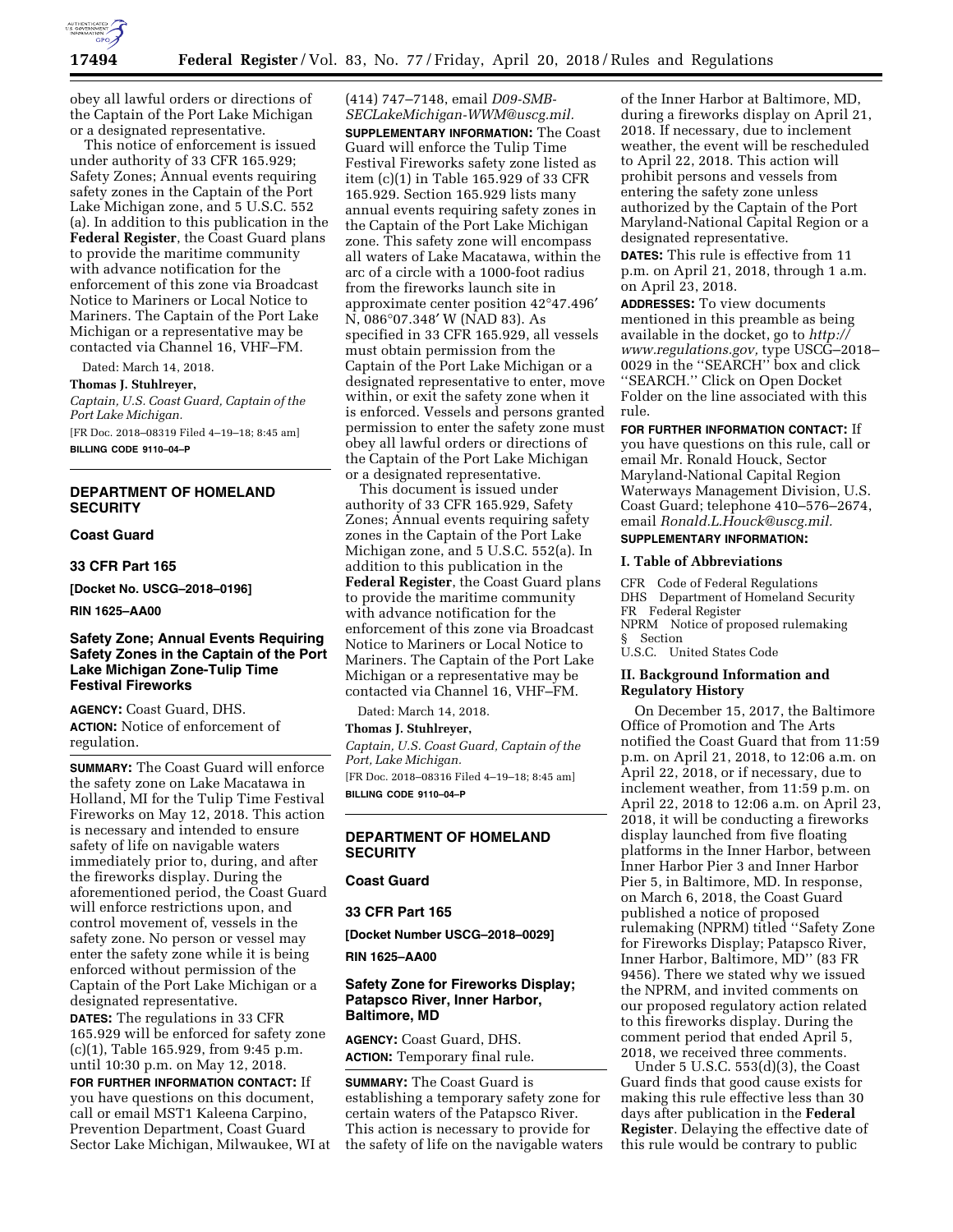interest because immediate action is needed to respond to the potential safety hazards associated with a fireworks display.

#### **III. Legal Authority and Need for Rule**

The Coast Guard is issuing this rule under authority in 33 U.S.C. 1231. The Captain of the Port Baltimore (COTP) has determined that potential hazards associated with the fireworks to be used in this April 21, 2018, display will be a safety concern for anyone in the Inner Harbor near the five fireworks floating platforms. The purpose of this rule is to ensure safety of vessels and the navigable waters in the safety zone before, during, and after the scheduled event.

# **IV. Discussion of Comments, Changes, and the Rule**

As noted above, we received three comments on our NPRM published March 6, 2018. All three comments addressed issues not related to this rulemaking. Therefore, there are no substantive changes in the regulatory text of this rule from the proposed rule in the NPRM. We are making one small correction to a typographical error in paragraph (a)(2). The proposed text for this paragraph incorrectly crossed referenced paragraph (a) instead of paragraph (b), which is where the location of the zone is actually described.

This rule establishes a safety zone from 11 p.m. on April 21, 2018, until 1 a.m. on April 23, 2018. This rule will be enforced from 11 p.m. on April 21, 2018, until 1 a.m. on April 22, 2018, or 11 p.m. on April 22, 2018, until 1 a.m. on April 23, 2018, in the case of inclement weather on April 21st. The safety zone will cover all navigable waters of the Patapsco River, Inner Harbor, from shoreline to shoreline, within an area bounded on the east by longitude 076°36′12″ W, and bounded on the west by the Inner Harbor west bulkhead, located at Baltimore, MD. The duration of the zone is intended to ensure the safety of life on these navigable waters before, during, and after the scheduled 11:59 p.m. fireworks display. No vessel or person will be permitted to enter the safety zone without obtaining permission from the COTP or a designated representative.

#### **V. Regulatory Analyses**

We developed this rule after considering numerous statutes and Executive orders related to rulemaking. Below we summarize our analyses based on a number of these statutes and Executive orders, and we discuss First Amendment rights of protestors.

#### *A. Regulatory Planning and Review*

Executive Orders 12866 and 13563 direct agencies to assess the costs and benefits of available regulatory alternatives and, if regulation is necessary, to select regulatory approaches that maximize net benefits. Executive Order 13771 directs agencies to control regulatory costs through a budgeting process. This rule has not been designated a ''significant regulatory action,'' under Executive Order 12866. Accordingly, this rule has not been reviewed by the Office of Management and Budget (OMB), and pursuant to OMB guidance it is exempt from the requirements of Executive Order 13771.

This regulatory action determination is based on the size, location, duration, and time-of-day of the safety zone. Although this safety zone will restrict the entire width of the waterway, it will impact a small designated area of the Inner Harbor for two hours during the evening when vessel traffic is normally low. The Coast Guard will issue a Broadcast Notice to Mariners via VHF– FM marine band channel 16 to provide information about the safety zone.

#### *B. Impact on Small Entities*

The Regulatory Flexibility Act of 1980, 5 U.S.C. 601–612, as amended, requires Federal agencies to consider the potential impact of regulations on small entities during rulemaking. The term ''small entities'' comprises small businesses, not-for-profit organizations that are independently owned and operated and are not dominant in their fields, and governmental jurisdictions with populations of less than 50,000. The Coast Guard received no comments from the Small Business Administration on this rulemaking. The Coast Guard certifies under 5 U.S.C. 605(b) that this rule will not have a significant economic impact on a substantial number of small entities.

While some owners or operators of vessels intending to transit the safety zone may be small entities, for the reasons stated in section V.A above, this rule will not have a significant economic impact on any vessel owner or operator.

Under section 213(a) of the Small Business Regulatory Enforcement Fairness Act of 1996 (Pub. L. 104–121), we want to assist small entities in understanding this rule. If the rule would affect your small business, organization, or governmental jurisdiction and you have questions concerning its provisions or options for compliance, please contact the person

#### listed in the **FOR FURTHER INFORMATION CONTACT** section.

Small businesses may send comments on the actions of Federal employees who enforce, or otherwise determine compliance with, Federal regulations to the Small Business and Agriculture Regulatory Enforcement Ombudsman and the Regional Small Business Regulatory Fairness Boards. The Ombudsman evaluates these actions annually and rates each agency's responsiveness to small business. If you wish to comment on actions by employees of the Coast Guard, call 1– 888–REG–FAIR (1–888–734–3247). The Coast Guard will not retaliate against small entities that question or complain about this rule or any policy or action of the Coast Guard.

#### *C. Collection of Information*

This rule will not call for a new collection of information under the Paperwork Reduction Act of 1995 (44 U.S.C. 3501–3520).

# *D. Federalism and Indian Tribal Governments*

A rule has implications for federalism under Executive Order 13132, Federalism, if it has a substantial direct effect on the States, on the relationship between the national government and the States, or on the distribution of power and responsibilities among the various levels of government. We have analyzed this rule under that Order and have determined that it is consistent with the fundamental federalism principles and preemption requirements described in Executive Order13132.

Also, this rule does not have tribal implications under Executive Order 13175, Consultation and Coordination with Indian Tribal Governments, because it does not have a substantial direct effect on one or more Indian tribes, on the relationship between the Federal Government and Indian tribes, or on the distribution of power and responsibilities between the Federal Government and Indian tribes. If you believe this rule has implications for federalism or Indian tribes, please contact the person listed in the **FOR FURTHER INFORMATION CONTACT** section.

#### *E. Unfunded Mandates Reform Act*

The Unfunded Mandates Reform Act of 1995 (2 U.S.C. 1531–1538) requires Federal agencies to assess the effects of their discretionary regulatory actions. In particular, the Act addresses actions that may result in the expenditure by a State, local, or tribal government, in the aggregate, or by the private sector of \$100,000,000 (adjusted for inflation) or more in any one year. Though this rule